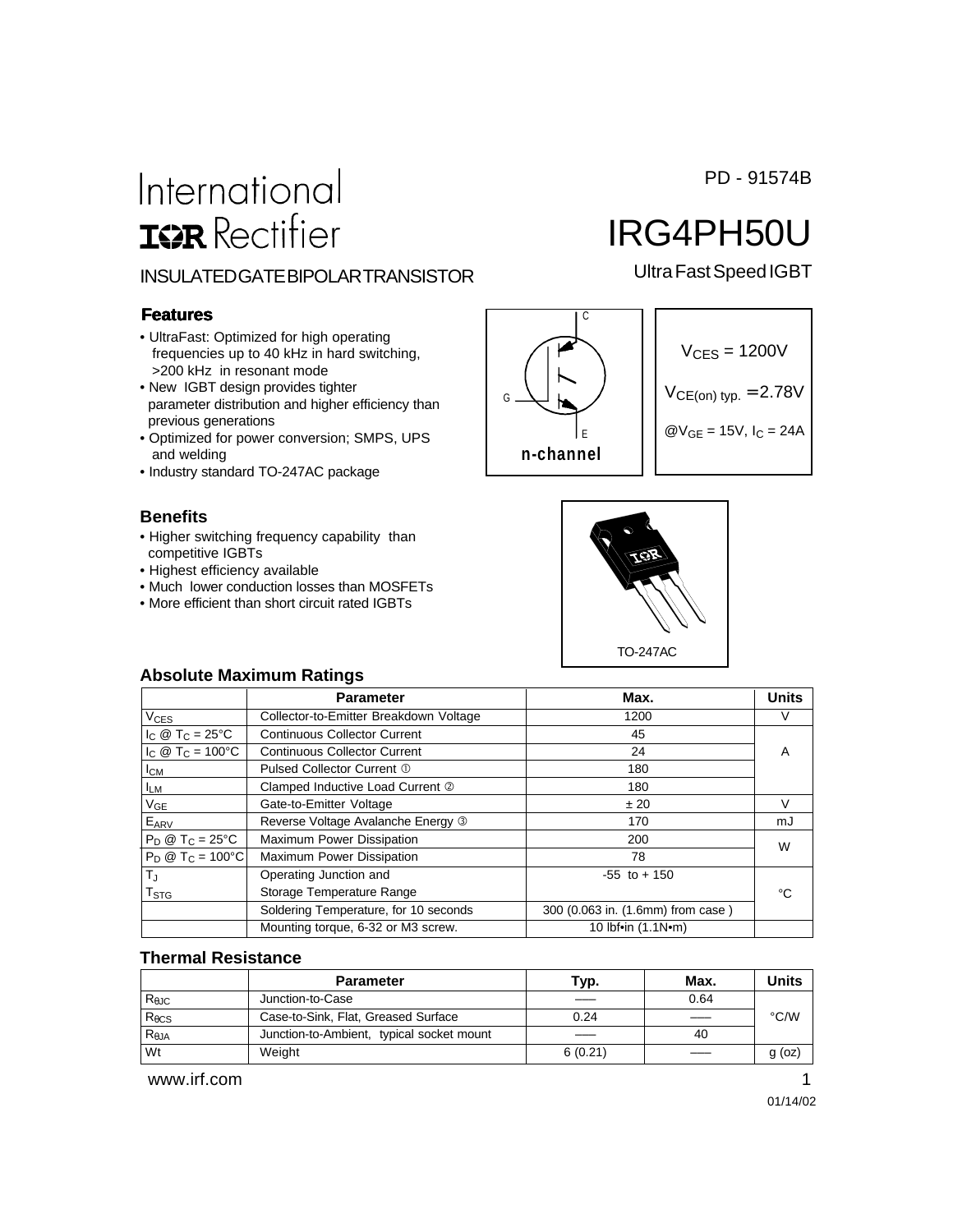## IRG4PH50U

### International **ISR** Rectifier

### Electrical Characteristics @ T<sub>J</sub> = 25°C (unless otherwise specified)

|                                        | <b>Parameter</b>                         | Min. | Typ.              | Max.                     | <b>Units</b> | <b>Conditions</b>                                         |                |
|----------------------------------------|------------------------------------------|------|-------------------|--------------------------|--------------|-----------------------------------------------------------|----------------|
| $V_{(BR)CES}$                          | Collector-to-Emitter Breakdown Voltage   | 1200 |                   |                          | V            | $V_{GF} = 0V$ , $I_C = 250 \mu A$                         |                |
| $V_{(BR)ECS}$                          | Emitter-to-Collector Breakdown Voltage 4 | 18   |                   |                          | V            | $V_{GF} = 0V$ , $I_C = 1.0A$                              |                |
| $\Delta V_{\text{(BR)CES}}/\Delta T_J$ | Temperature Coeff. of Breakdown Voltage  |      | 1.20              |                          | V/C          | $V_{GF} = 0V$ , $I_C = 1.0mA$                             |                |
| $V_{CE(ON)}$                           | Collector-to-Emitter Saturation Voltage  |      | 2.56              | 3.5                      | $\vee$       | $I_{C} = 20A$                                             |                |
|                                        |                                          |      | 2.78              | 3.7                      |              | $I_{C} = 24A$                                             | $V_{GE} = 15V$ |
|                                        |                                          |      | 3.20              | $\overline{\phantom{0}}$ |              | $I_C = 45A$                                               | See Fig.2, 5   |
|                                        |                                          |      | 2.54              |                          |              | $I_C = 24A$ , $T_J = 150^{\circ}C$                        |                |
| $V_{GE(th)}$                           | Gate Threshold Voltage                   | 3.0  | $\hspace{0.05cm}$ | 6.0                      |              | $V_{CF} = V_{GF}$ , $I_C = 250 \mu A$                     |                |
| $\Delta V_{GE(\text{th})}/\Delta T_J$  | Temperature Coeff. of Threshold Voltage  |      | $-13$             |                          | lmV/°Cl      | $V_{CF} = V_{GF}$ , $I_C = 250 \mu A$                     |                |
| <b>g</b> fe                            | Forward Transconductance 5               | 23   | 35                |                          | S            | $V_{CF} = 100V$ , $I_C = 24A$                             |                |
| <sup>I</sup> CES                       | Zero Gate Voltage Collector Current      |      |                   | 250                      | μA           | $V_{GF} = 0V$ , $V_{CF} = 1200V$                          |                |
|                                        |                                          |      |                   | 2.0                      |              | $V_{GE} = 0V$ , $V_{CE} = 24V$ , $T_J = 25^{\circ}C$      |                |
|                                        |                                          |      |                   | 5000                     |              | $V_{GF} = 0V$ , $V_{CF} = 1200V$ , $T_{J} = 150^{\circ}C$ |                |
| $I_{\text{GES}}$                       | Gate-to-Emitter Leakage Current          |      |                   | ±100                     | nA           | $V_{GF} = \pm 20V$                                        |                |

### Switching Characteristics @ T<sub>J</sub> = 25°C (unless otherwise specified)

|                             | <b>Parameter</b>                  | Min. | Typ. | Max.                     | <b>Units</b> | <b>Conditions</b>                                                        |
|-----------------------------|-----------------------------------|------|------|--------------------------|--------------|--------------------------------------------------------------------------|
| $Q_g$                       | Total Gate Charge (turn-on)       |      | 160  | 250                      |              | $I_{C} = 24A$                                                            |
| $Q_{ge}$                    | Gate - Emitter Charge (turn-on)   |      | 27   | 40                       | nC           | $V_{CC} = 400V$<br>See Fig. 8                                            |
| $Q_{gc}$                    | Gate - Collector Charge (turn-on) |      | 53   | 83                       |              | $V_{GE}$ = 15V                                                           |
| $t_{d(on)}$                 | Turn-On Delay Time                | —    | 35   | —                        |              |                                                                          |
| $t_{\rm r}$                 | <b>Rise Time</b>                  |      | 15   |                          | ns           | $T_J = 25^{\circ}C$                                                      |
| $t_{d(off)}$                | Turn-Off Delay Time               |      | 200  | 350                      |              | $I_C = 24A$ , $V_{CC} = 960V$                                            |
| $t_{f}$                     | <b>Fall Time</b>                  |      | 290  | 500                      |              | $V_{GE} = 15V$ , R <sub>G</sub> = 5.0 $\Omega$                           |
| $E_{on}$                    | Turn-On Switching Loss            |      | 0.53 | $\equiv$                 |              | Energy losses include "tail"                                             |
| $E_{\text{off}}$            | Turn-Off Switching Loss           |      | 1.41 | $\overline{\phantom{0}}$ | mJ           | See Fig. 9, 10, 14                                                       |
| $E_{ts}$                    | <b>Total Switching Loss</b>       |      | 1.94 | 2.6                      |              |                                                                          |
| $t_{d(on)}$                 | Turn-On Delay Time                |      | 31   |                          |              | $T_{J} = 150^{\circ}C$                                                   |
| $t_{r}$                     | Rise Time                         |      | 18   |                          |              | $I_C = 24A$ , $V_{CC} = 960V$                                            |
| $t_{d(off)}$                | Turn-Off Delay Time               |      | 320  |                          | ns           | $V_{GF} = 15V$ , $R_G = 5.0\Omega$                                       |
| tf                          | Fall Time                         |      | 280  | —                        |              | Energy losses include "tail"                                             |
| $E_{ts}$                    | <b>Total Switching Loss</b>       | —    | 5.40 | —                        | mJ           | See Fig. 11, 14                                                          |
| $E_{on}$                    | Turn-On Switching Loss            | —    | 0.35 | $\qquad \qquad$          |              | $T_{\rm J} = 25^{\circ}$ C, $V_{\rm GF} = 15V$ , $R_{\rm G} = 5.0\Omega$ |
| $\mathsf{E}_{\mathsf{off}}$ | Turn-Off Switching Loss           | —    | 1.43 |                          |              | $I_C = 20A$ , $V_{CC} = 960V$                                            |
| $E_{ts}$                    | <b>Total Switching Loss</b>       |      | 1.78 | 2.9                      | mJ           | Energy losses include "tail"                                             |
|                             |                                   |      | 4.56 | $\equiv$                 |              | See Fig. 9, 10, 11, 14, $T_J = 150^{\circ}$ C                            |
| LE                          | Internal Emitter Inductance       |      | 13   | $\overline{\phantom{0}}$ | nH           | Measured 5mm from package                                                |
| $C_{\text{ies}}$            | Input Capacitance                 |      | 3600 | $\equiv$                 |              | $V_{GE} = 0V$                                                            |
| $C_{\text{oes}}$            | <b>Output Capacitance</b>         |      | 160  |                          | pF           | $V_{\rm CC} = 30V$<br>See Fig. 7                                         |
| $C_{res}$                   | Reverse Transfer Capacitance      |      | 31   |                          |              | $f = 1.0$ MHz                                                            |

#### **Notes:**

- $V_{\text{CC}} = 80\%$ (V<sub>CES</sub>), V<sub>GE</sub> = 20V, L = 10μH, R<sub>G</sub> = 5.0Ω, (See fig. 13a)
- Repetitive rating; pulse width limited by maximum junction temperature.
- $\circledA$  Pulse width  $\leq$  80 µs; duty factor  $\leq$  0.1%.
- Pulse width 5.0µs, single shot.

 $\circledR$  Repetitive rating;  $V_{GE} = 20V$ , pulse width limited by max. junction temperature. ( See fig. 13b )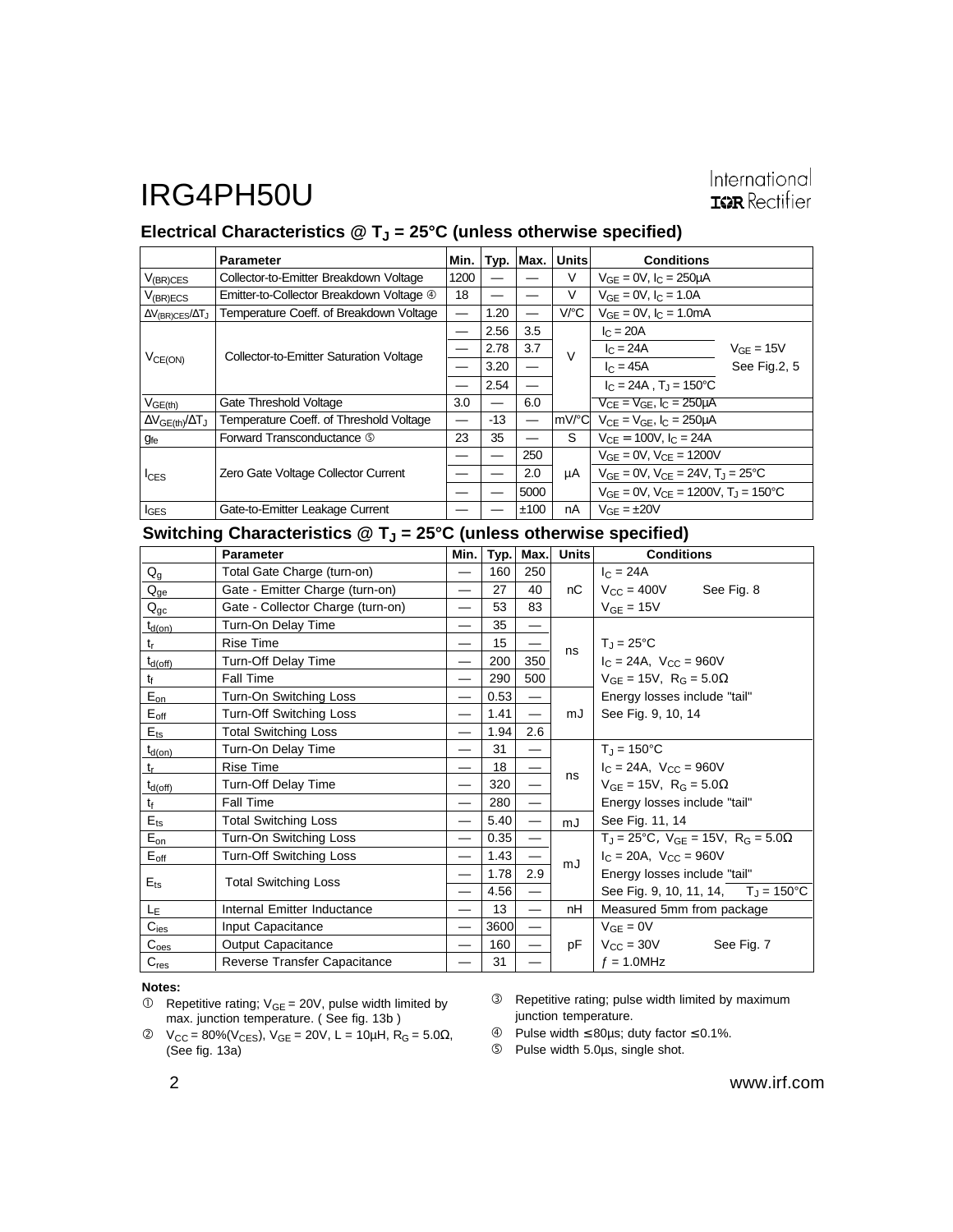International **IGR** Rectifier

## IRG4PH50U









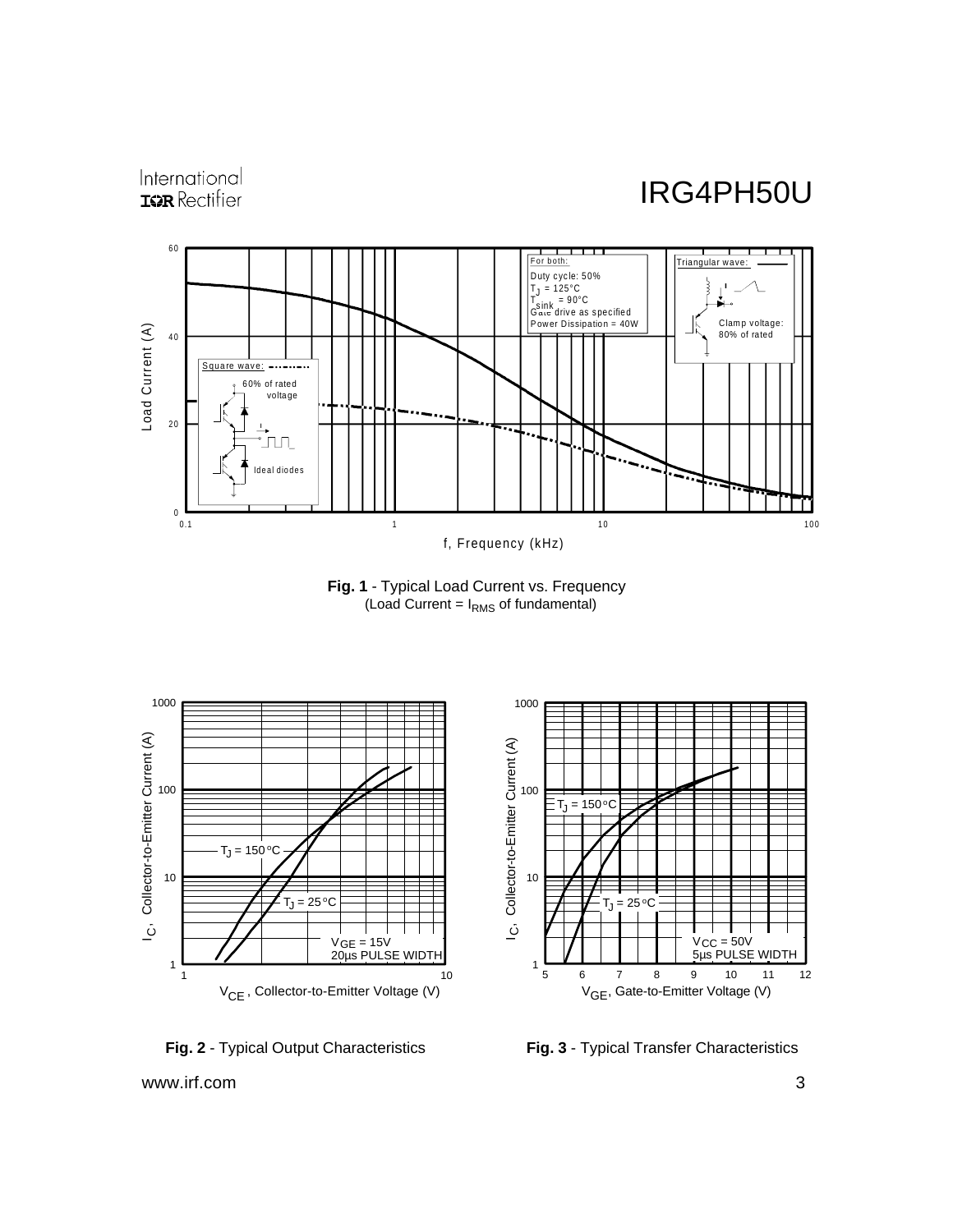## IRG4PH50U

### International **IGR** Rectifier

 $I_C = 12A$ 

 $I_C = 24 A$ 

 $I_C = 48A$ 







-60 -40 -20 0 20 40 60 80 100 120 140 160

T $_{\mathsf{J}}$  , Junction Temperature (°C)



2.0

2.5

3.0

V , Collector-to-Emitter Voltage(V) V<sub>CE</sub>, Collector-to-Emitter Voltage(V)

3.5

4.0

 $VGE = 15V$ VGE = 15V<br>80 us PULSE WIDTH

**Fig. 6** - Maximum Effective Transient Thermal Impedance, Junction-to-Case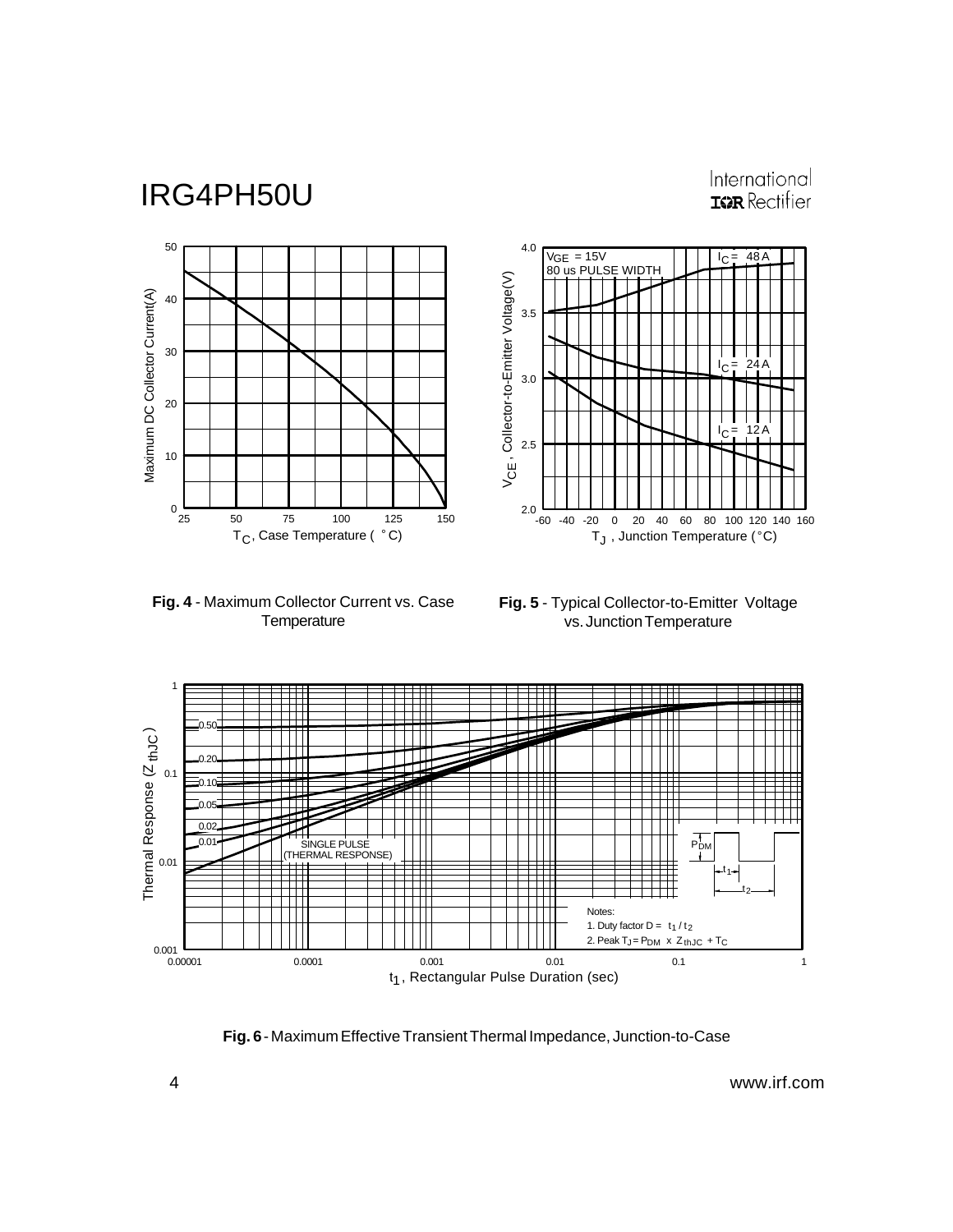International **IGR** Rectifier

## IRG4PH50U









**Fig. 9** - Typical Switching Losses vs. Gate **Resistance** 



**Fig. 10** - Typical Switching Losses vs. Junction Temperature

www.irf.com 5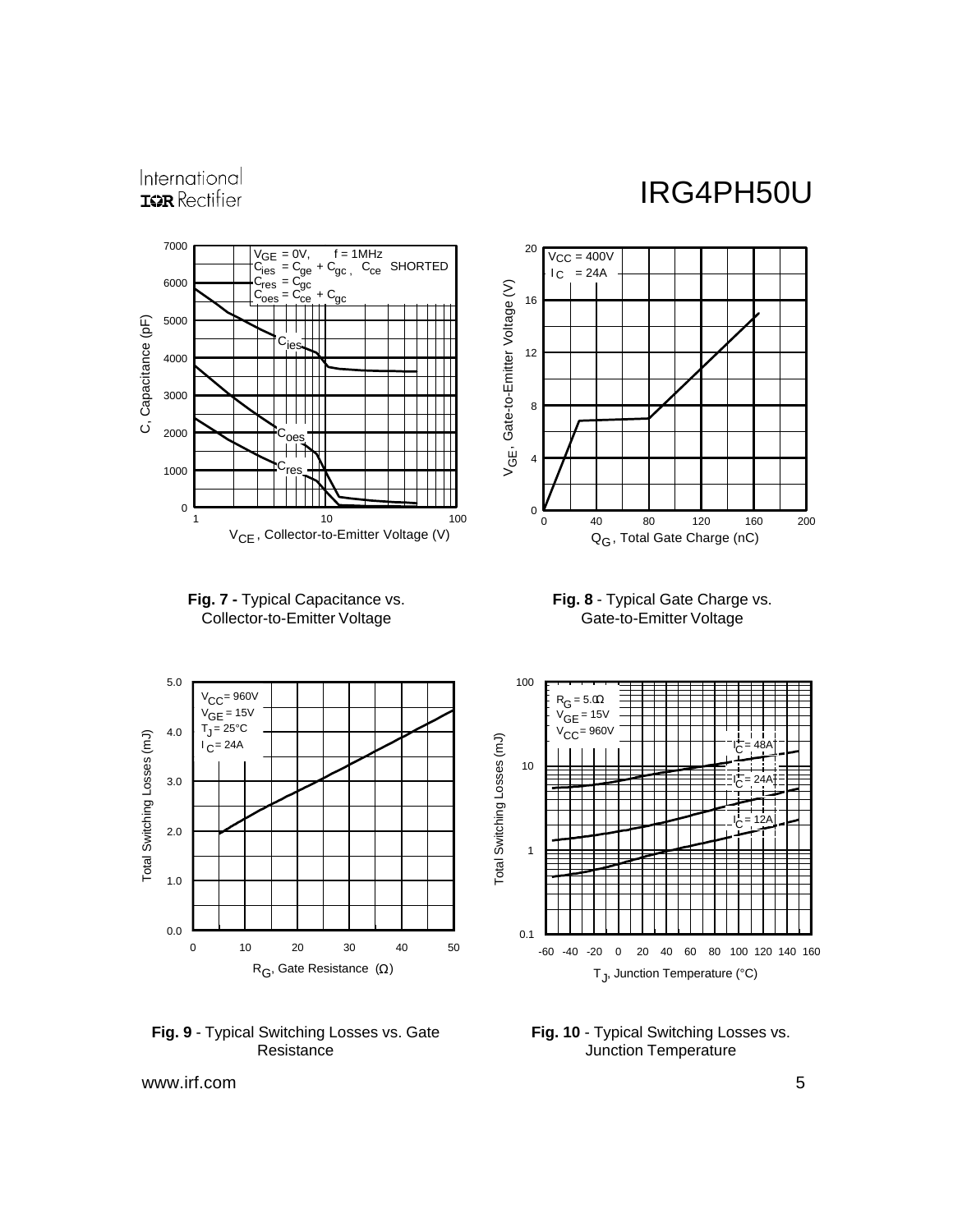



**Fig. 12** - Turn-Off SOA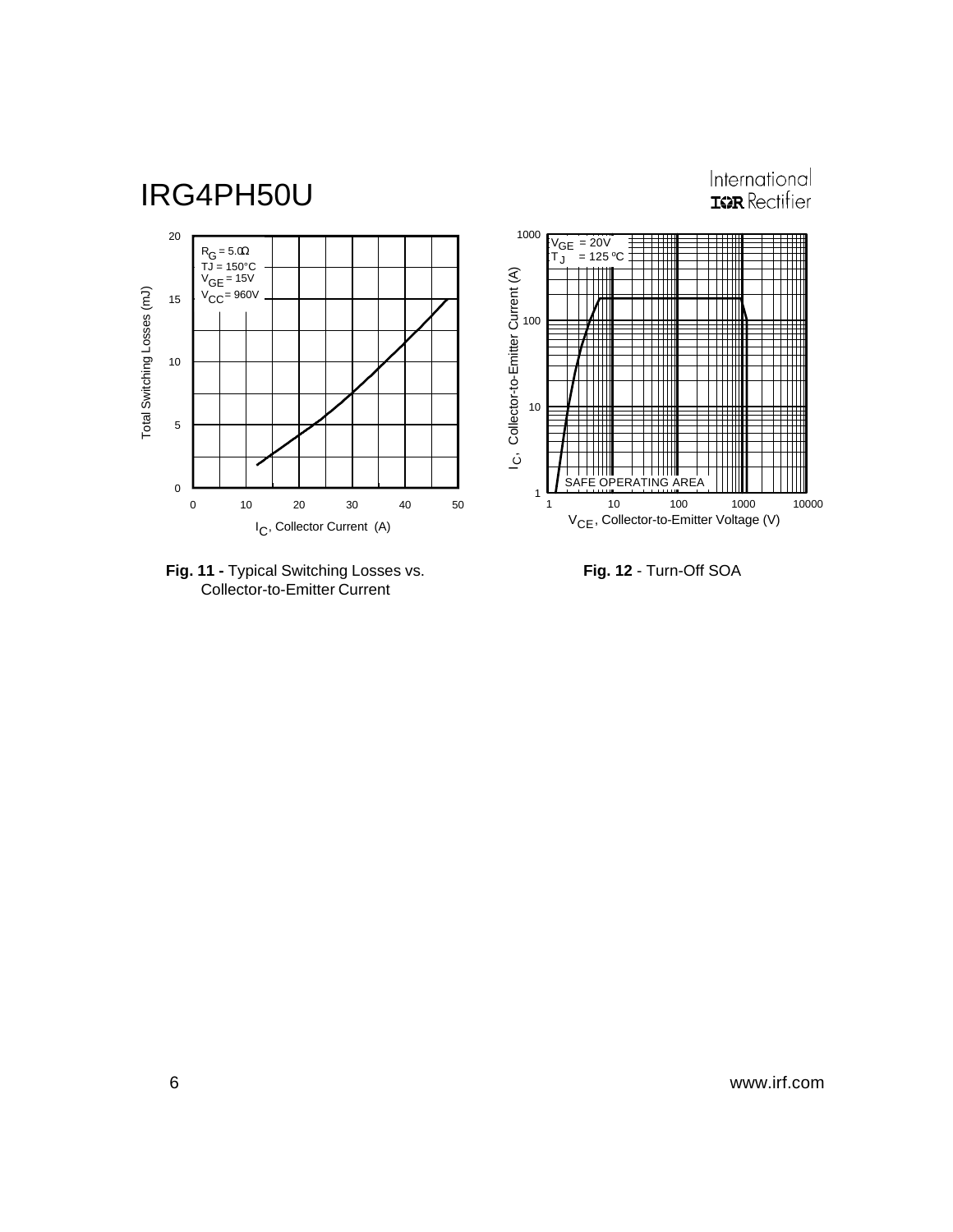## IRG4PH50U



www.irf.com 7

International